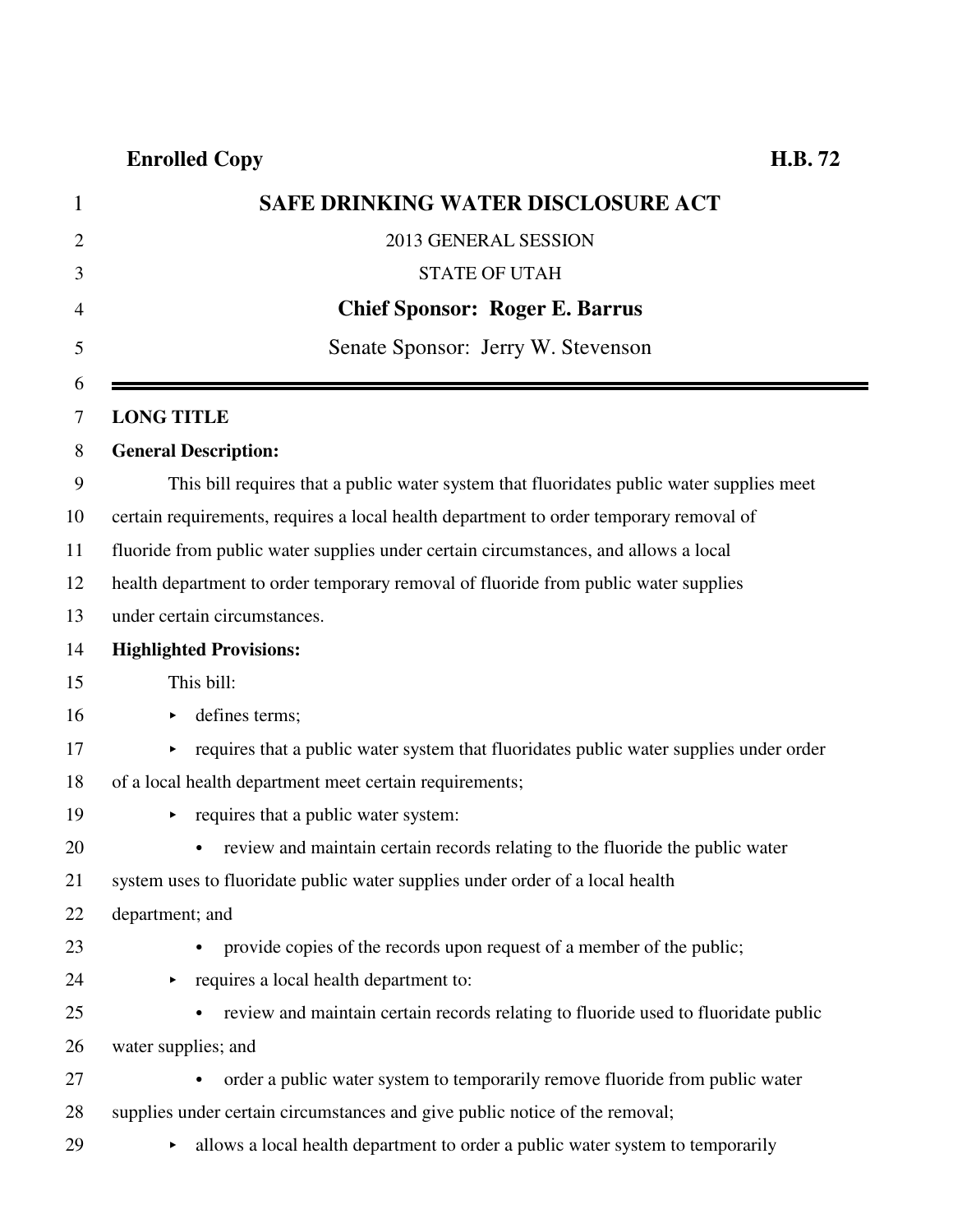- 30 remove fluoride from public water supplies under certain circumstances and give public notice
- 31 of the removal;
- 32 requires the Division of Drinking Water to review and maintain certain records; and
- 33 makes technical changes.

| 34 | <b>Money Appropriated in this Bill:</b>                                                |
|----|----------------------------------------------------------------------------------------|
| 35 | None                                                                                   |
| 36 | <b>Other Special Clauses:</b>                                                          |
| 37 | This bill takes effect on July 1, 2013.                                                |
| 38 | <b>Utah Code Sections Affected:</b>                                                    |
| 39 | <b>AMENDS:</b>                                                                         |
| 40 | 19-4-111, as last amended by Laws of Utah 2009, Chapter 371                            |
| 41 | 19-4-111.1, as enacted by Laws of Utah 2002, Chapter 16                                |
| 42 | 19-4-111.2, as last amended by Laws of Utah 2009, Chapter 371                          |
| 43 |                                                                                        |
| 44 | Be it enacted by the Legislature of the state of Utah:                                 |
| 45 | Section 1. Section 19-4-111 is amended to read:                                        |
| 46 | 19-4-111. Fluoride added to or removed from water -- Election or shareholder           |
| 47 | vote required.                                                                         |
| 48 | (1) As used in this section:                                                           |
| 49 | (a) "Corporate public water system" means a public water system that is owned by a     |
| 50 | corporation engaged in distributing water only to its shareholders.                    |
| 51 | (b) "Corporation" is as defined in Section 16-4-102.                                   |
| 52 | $[$ (c) "Fluorine" includes a derivative or compound of fluorine.]                     |
| 53 | (c) "Fluoride" means a chemical compound that contains the fluoride ion and is used to |
| 54 | fluoridate drinking water, including:                                                  |
| 55 | (i) fluorosilicic acid;                                                                |
| 56 | (ii) sodium fluorosilicate; or                                                         |
| 57 |                                                                                        |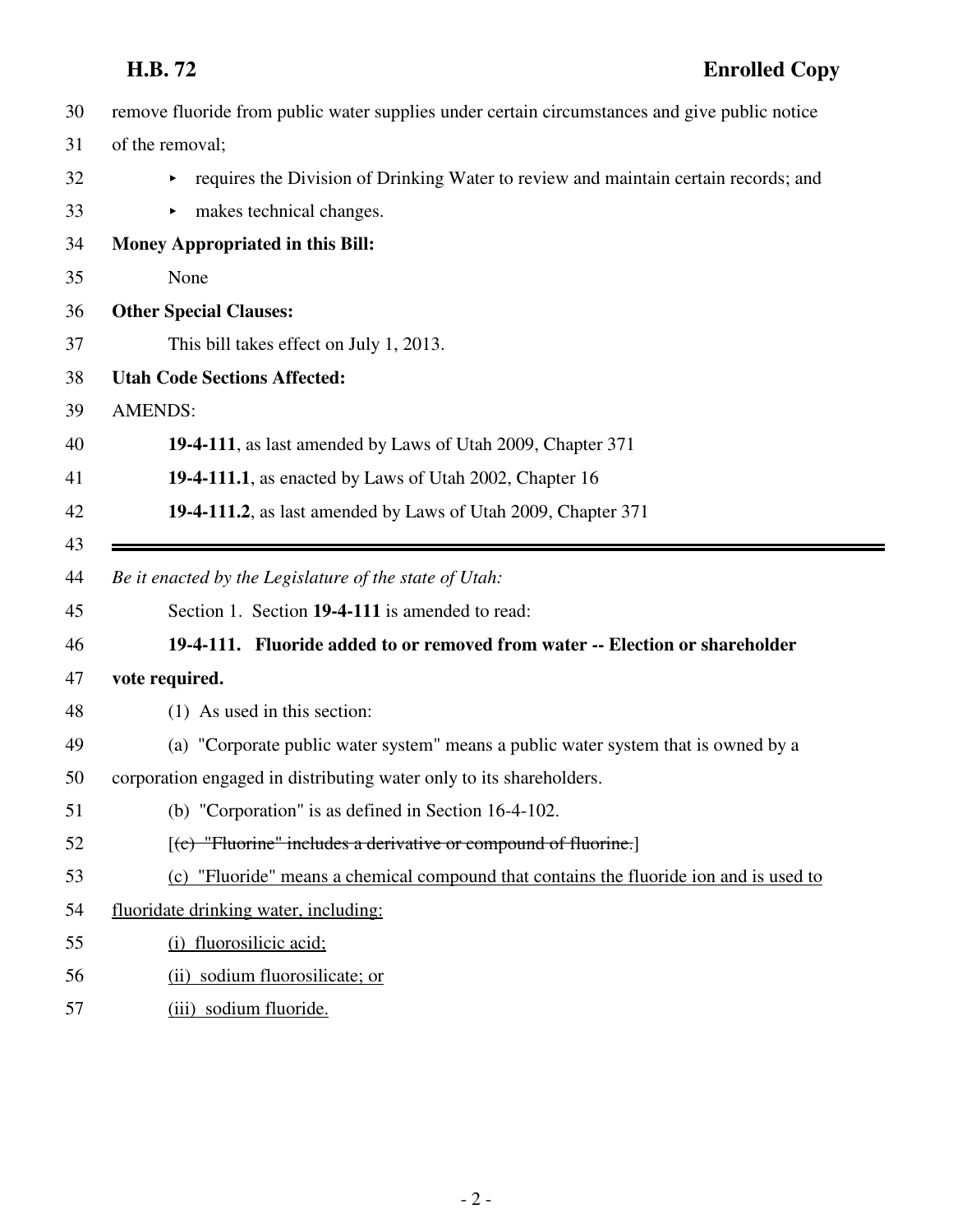## **Enrolled Copy H.B. 72**

| 58 | (d) "Fluoride supplier" means a person who:                                                         |
|----|-----------------------------------------------------------------------------------------------------|
| 59 | (i) manufactures, distributes, or packages or repackages fluoride;                                  |
| 60 | (ii) is NSF/ANSI Standard 60 certified;                                                             |
| 61 | (iii) has evidence of the person's NSF/ANSI Standard 60 certification displayed on the              |
| 62 | website of a certification body accredited by the International Accreditation Forum, including:     |
| 63 | $(A)$ NSF;                                                                                          |
| 64 | (B) the Underwriter Laboratory; or                                                                  |
| 65 | (C) the Water Quality Association; and                                                              |
| 66 | (iv) provides fluoride in compliance with applicable NSF/ANSI Standard 60                           |
| 67 | certification requirements.                                                                         |
| 68 | $[\text{td}]$ (e) "Removal" means ceasing to add [fluorine] fluoride to a public water supply,      |
| 69 | the addition having been previously approved by the voters of a political subdivision.              |
| 70 | (2) (a) Except as provided in Subsection (7) or Subsection $19-4-104(1)(a)(i)$ , public             |
| 71 | water supplies, whether state, county, municipal, or district, may not have [fluorine] fluoride     |
| 72 | added to or removed from the water supply without the approval of a majority of voters in an        |
| 73 | election in the area affected.                                                                      |
| 74 | (b) An election shall be held:                                                                      |
| 75 | (i) upon the filing of an initiative petition requesting the action in accordance with state        |
| 76 | law governing initiative petitions;                                                                 |
| 77 | (ii) in the case of a municipal, local district, special service district, or county water          |
| 78 | system that is functionally separate from any other water system, upon the passage of a             |
| 79 | resolution by the legislative body or local district or special service district board representing |
| 80 | the affected voters, submitting the question to the affected voters at a municipal general          |
| 81 | election; or                                                                                        |
| 82 | (iii) in a county of the first or second class, upon the passage of a resolution by the             |
| 83 | county legislative body to place an opinion question relating to all public water systems within    |
| 84 | the county, except as provided in Subsection (3), on the ballot at a general election.              |
| 85 | (3) If a majority of voters on an opinion question under Subsection $(2)(b)(iii)$ approve           |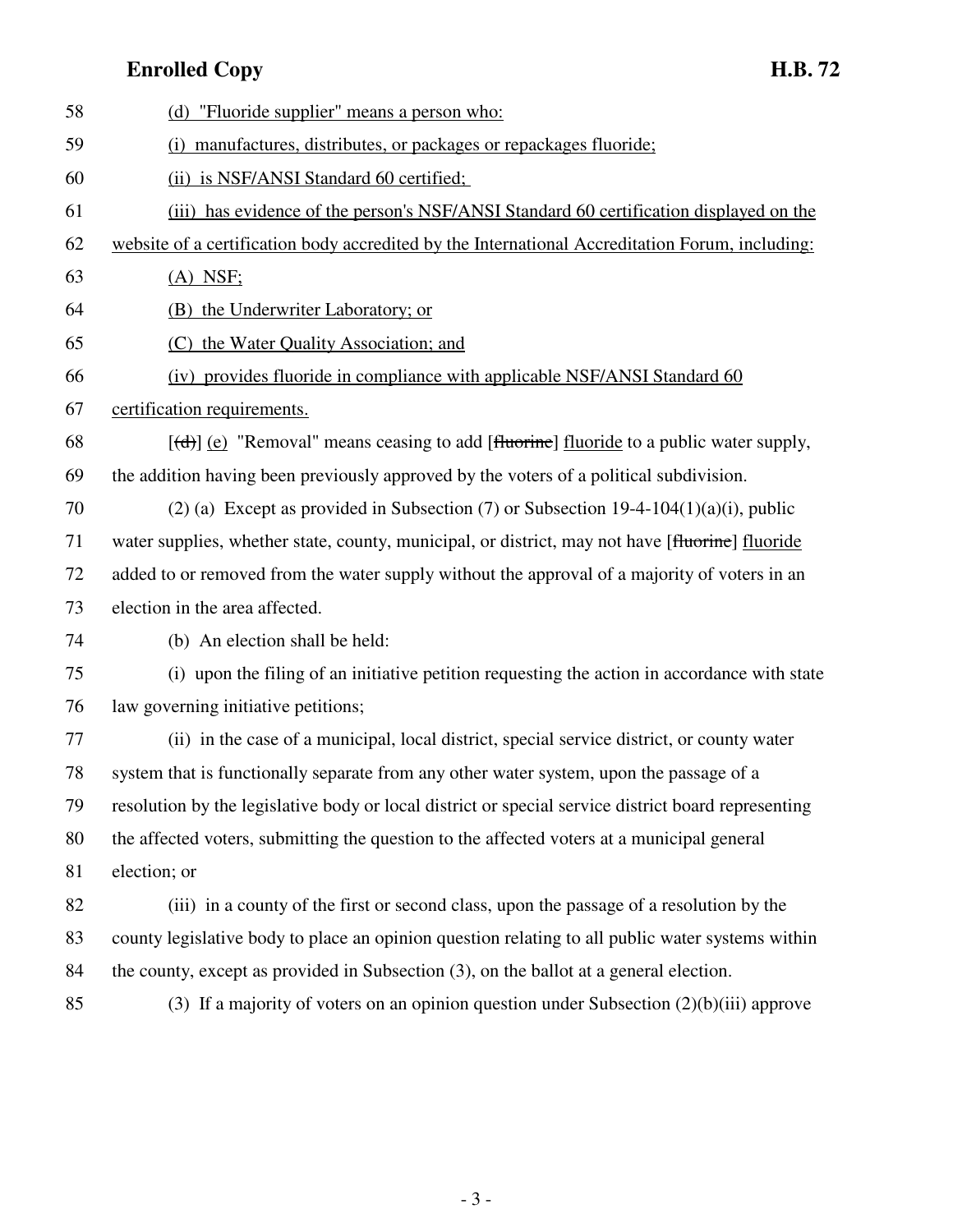### **H.B. 72 Enrolled Copy**

86 the addition of [fluorine] fluoride to or the removal of [fluorine] fluoride from the public water 87 supplies within the county, the local health departments shall require the addition of [fluorine] 88 fluoride to or the removal of [fluorine] fluoride from all public water supplies within that 89 county other than those systems: 90 (a) that are functionally separate from any other public water systems in that county; 91 and 92 (b) where a majority of the voters served by the public water system voted against the 93 addition or removal of [fluorine] fluoride on the opinion question under Subsection (2)(b)(iii). 94 (4) Nothing contained in this section prohibits the addition of chlorine or other water 95 purifying agents. 96 (5) Any political subdivision that, prior to November 2, 1976, decided to and was 97 adding [fluorine] fluoride to the drinking water is considered to have complied with Subsection 98 (2). 99 (6) In an election held pursuant to Subsection  $(2)(b)(i)$ , (ii), or (iii), where a majority of 100 the voters approve the addition [to or removal of fluorine] of fluoride to or the removal of 101 fluoride from the public water supplies, no election to consider adding fluoride to or removing 102 [fluorine] fluoride from [or adding fluorine to] the public water supplies shall be held for a 103 period of four years from the date of approval by the majority of voters beginning with 104 elections held in November 2000. 105 (7) (a) A supplier may not add [fluorine] fluoride to or remove [fluorine] fluoride from 106 a corporate public water system unless the majority of the votes cast by the shareholders of the 107 corporate public water system authorize the supplier to add or remove the [fluorine] fluoride. 108 (b) If a corporate public water system's shareholders do not vote to add [fluorine] 109 fluoride under Subsection (7)(a), the supplier shall annually provide notice to a person who 110 receives water from the corporate public water system of the average amount of [fluorine] 111 fluoride in the water.

112 (c) A vote of the corporate public water system's shareholders under Subsection (7)(a) 113 does not require a supplier of another public water system, including a public water system that

- 4 -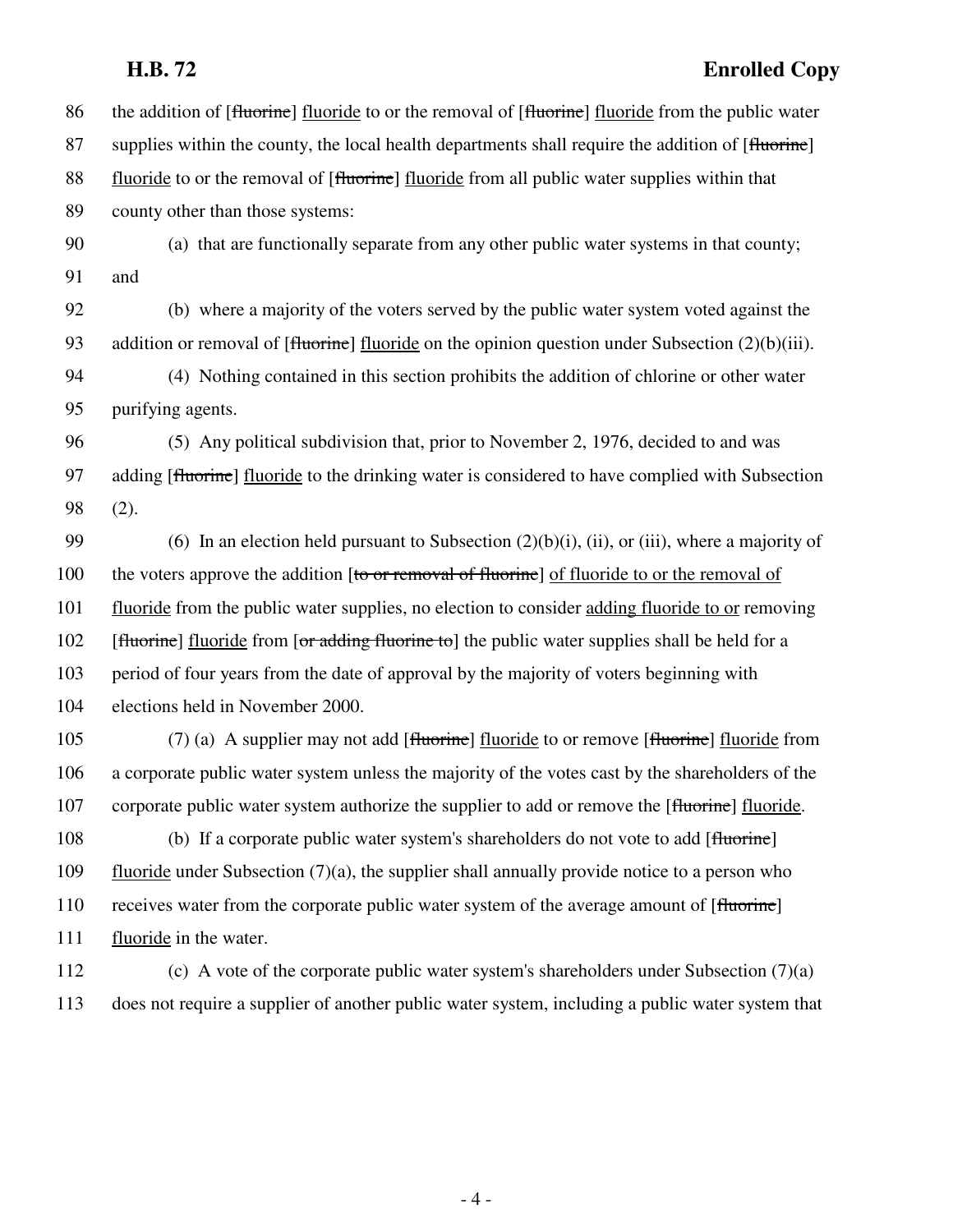|     | <b>Enrolled Copy</b><br>H.B. 72                                                                 |
|-----|-------------------------------------------------------------------------------------------------|
| 114 | provides water to the corporate public water system, to add [fluorine] fluoride to or remove    |
| 115 | [fluorine] fluoride from the public water system.                                               |
| 116 | (8) If a local health department requires a public water system to add fluoride to public       |
| 117 | drinking water supplies under Subsection (3), the public water system shall fluoridate the      |
| 118 | public drinking water supplies with fluoride manufactured, distributed, packaged, and, if       |
| 119 | applicable, repackaged by a fluoride supplier who has provided copies of the original, dated    |
| 120 | documents used to obtain and maintain NSF/ANSI Standard 60 certification to:                    |
| 121 | (a) the local health department that oversees the public water system; and                      |
| 122 | (b) the division.                                                                               |
| 123 | (9) A public water system described in Subsection (8) shall obtain, for each quantity of        |
| 124 | fluoride acquired to fluoridate public drinking water supplies, a batch-specific certificate of |
| 125 | analysis that represents the complete composition of the formulation of the undiluted raw       |
| 126 | fluoride substance, in percent or parts by weight, for each chemical and contaminant in the     |
| 127 | batch.                                                                                          |
| 128 | (10) A local health department shall:                                                           |
| 129 | (a) order the temporary removal of fluoride from a public water system within the               |
| 130 | boundaries of the local health department if the public water system:                           |
| 131 | (i) violates Subsection $(8)$ or $(9)$ ; or                                                     |
| 132 | (ii) is unable to fluoridate public drinking water supplies in accordance with                  |
| 133 | Subsections $(8)$ and $(9)$ ; and                                                               |
| 134 | (b) review and maintain the certification documents submitted to the local health               |
| 135 | department under Subsection (8).                                                                |
| 136 | (11) A public water system described in Subsection (8) shall:                                   |
| 137 | (a) review and maintain certificates of analysis obtained under Subsection (9); and             |
| 138 | (b) upon request of a member of the public, provide a copy of a certificate of analysis         |
| 139 | obtained under Subsection (9) to the member of the public.                                      |
| 140 | (12) A local health department may order the temporary removal of fluoride from a               |
| 141 | public water system within the boundaries of the local health department if the public water    |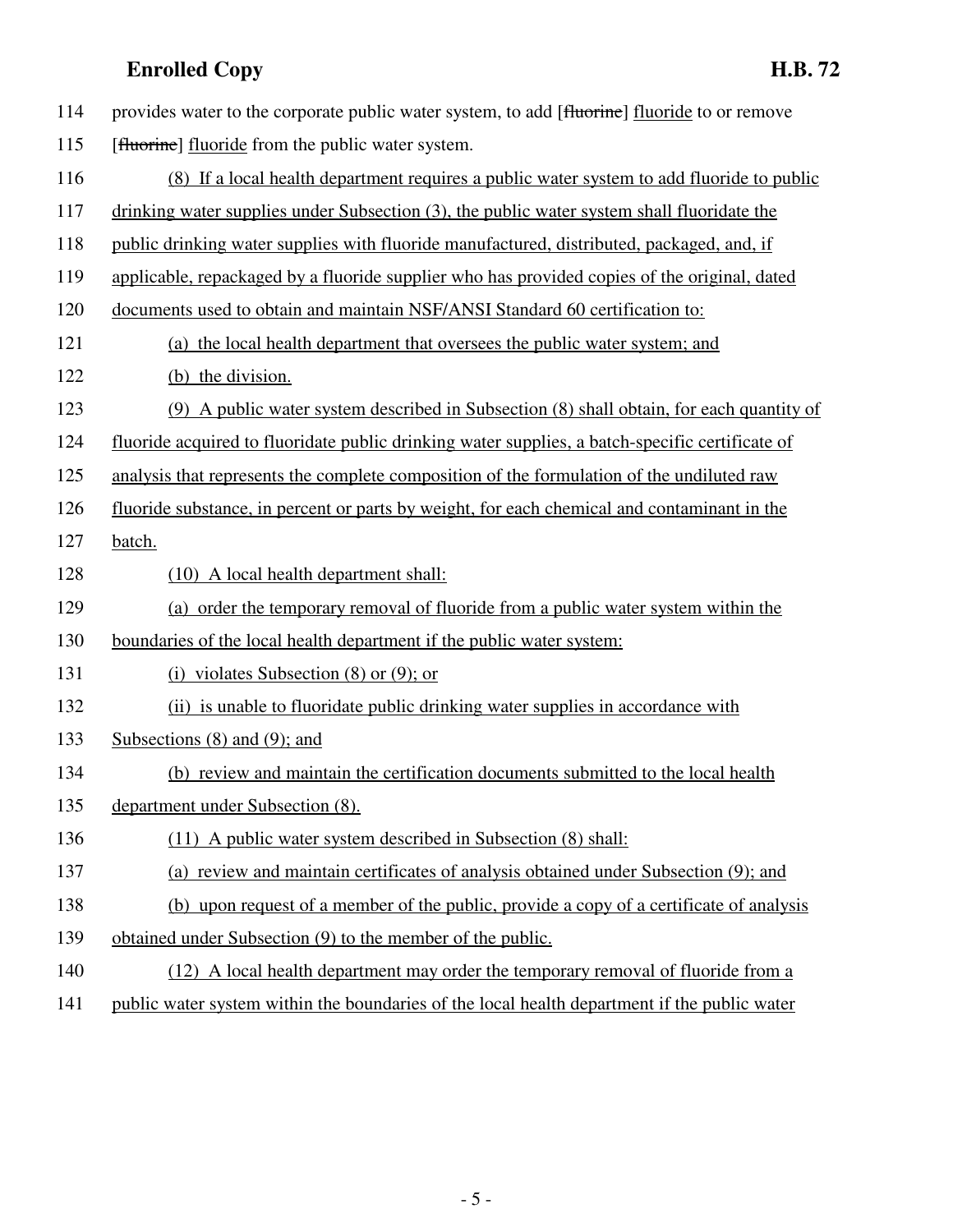| 142 | system violates a provision of Subsection (11).                                                 |
|-----|-------------------------------------------------------------------------------------------------|
| 143 | (13) If a local health department orders the removal of fluoride from a public water            |
| 144 | system under Subsection $(10)(a)$ or $(12)$ , the local health department shall:                |
| 145 | (a) issue a public notice regarding the temporary removal of fluoride from the public           |
| 146 | water system; and                                                                               |
| 147 | (b) when the public water system demonstrates its ability to fluoridate in accordance           |
| 148 | with Subsections $(8)$ , $(9)$ , and $(11)$ , revoke the removal requirement.                   |
| 149 | (14) The division shall review and maintain the certification documents submitted to            |
| 150 | the division under Subsection (8).                                                              |
| 151 | Section 2. Section 19-4-111.1 is amended to read:                                               |
| 152 | 19-4-111.1. Provision of fluoridated water -- Request of resident.                              |
| 153 | A public water system in a county of the first or second class whose entire water               |
| 154 | inventory is fluoridated may supply water to a residence or business in a municipality that is  |
| 155 | located in two counties, one that has approved fluoridation and one that has not approved       |
| 156 | fluoridation in accordance with $[Subsection]$ Section 19-4-111 $[()$ if:                       |
| 157 | (1) the owner requests that the public water system supply water to the residence or            |
| 158 | business;                                                                                       |
| 159 | (2) no reasonable alternative water supply exists; and                                          |
| 160 | (3) the owner's request can be fulfilled without affecting other residences or businesses       |
| 161 | in the municipality or county that has not approved fluoridation.                               |
| 162 | Section 3. Section 19-4-111.2 is amended to read:                                               |
| 163 | 19-4-111.2. Provision of fluoridated water -- Emergency circumstances.                          |
| 164 | (1) A public water system that is simultaneously supplying water to a municipality or           |
| 165 | county that approved fluoridation in accordance with Section 19-4-111 and a municipality or     |
| 166 | county that has not approved fluoridation may provide water from its fluoridated inventory to a |
| 167 | municipality or county that has not approved fluoridation if:                                   |
| 168 | (a) as a result of a short-term emergency, the only water available is from the public          |
| 169 | water system's fluoridated inventory;                                                           |